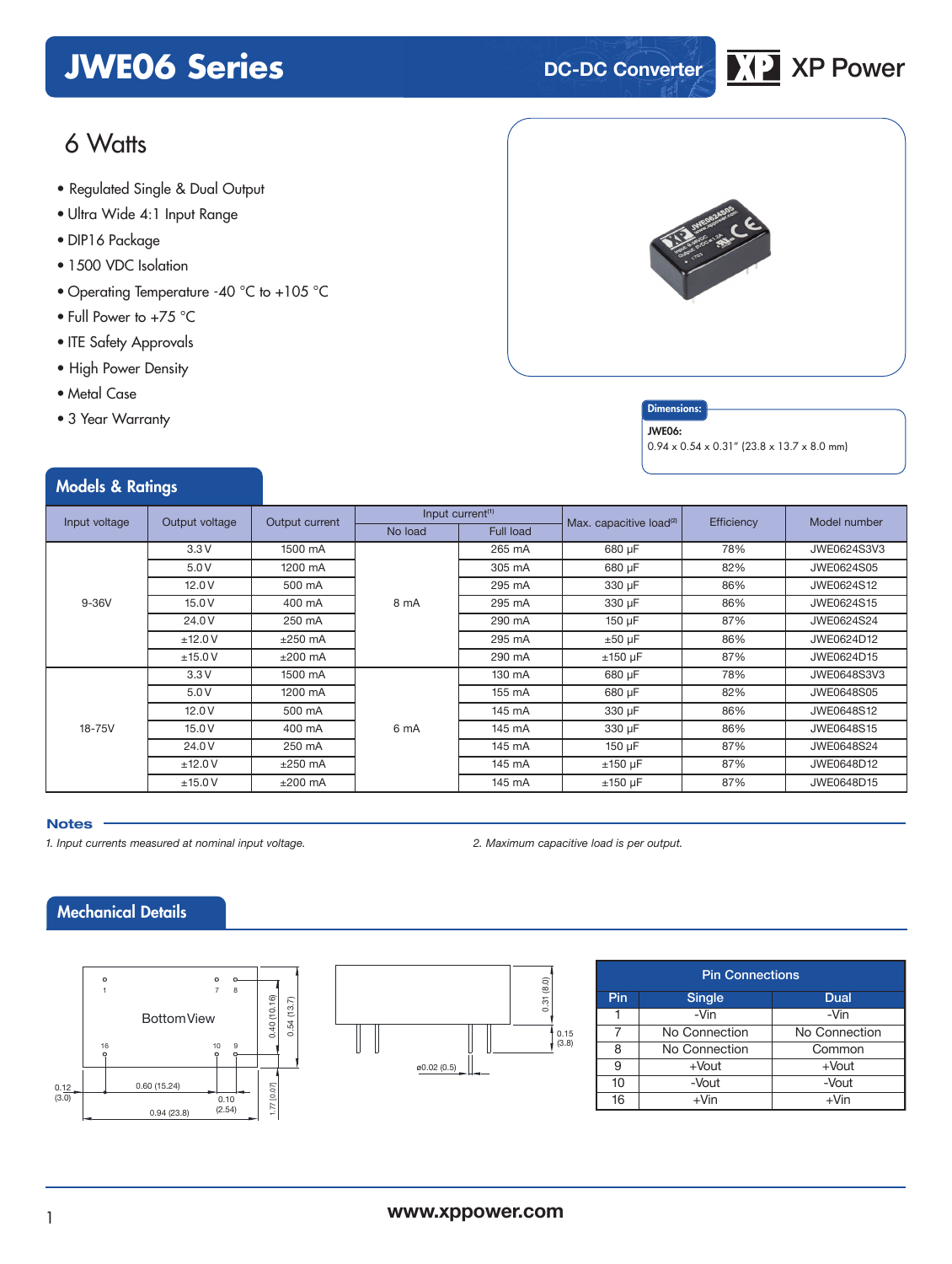# **JWE06 Series XP XP Power**



Input

| Characteristic       | <b>Minimum</b>                  | Typical | <b>Maximum</b> | <b>Units</b> | <b>Notes &amp; Conditions</b> |
|----------------------|---------------------------------|---------|----------------|--------------|-------------------------------|
| Input Voltage Range  | 9.0                             |         | 36             | <b>VDC</b>   | 24 V nominal                  |
|                      | 18.0                            |         | 75             | <b>VDC</b>   | 48 V nominal                  |
| Input Filter         | Internal Pi type                |         |                |              |                               |
| Undervoltage Lockout | ON at $\geq 9$ V, OFF at <8 V   |         |                | 24 V models  |                               |
|                      | ON at $\geq$ 18 V, OFF at <16 V |         |                |              | 48 V models                   |
|                      |                                 |         | 25             |              | 12 V models                   |
| Input Surge          |                                 |         | 50             | VDC for 1 s  | 24 V models                   |
|                      |                                 |         | 100            |              | 48 V models                   |

# **Output**

| Characteristic                  | <b>Minimum</b> | <b>Typical</b> | Maximum   | <b>Units</b> | <b>Notes &amp; Conditions</b>                                                                    |
|---------------------------------|----------------|----------------|-----------|--------------|--------------------------------------------------------------------------------------------------|
| Output Voltage                  | 3.3            |                | 30        | <b>VDC</b>   | See Models and Ratings table                                                                     |
| Initial Set Accuracy            |                |                | ±2.0      | %            | At full load                                                                                     |
| Output Voltage Balance          |                | ±1.0           | ±2.0      | $\%$         | For dual output with balanced laods                                                              |
| Minimum Load                    |                |                |           | A            | No minimum load required                                                                         |
| Line Regulation                 |                | ±0.2           | $\pm 0.8$ | %            | From minimum to maximum input at full load                                                       |
| Load Regulation                 |                | ±0.5           | ±1.0      | $\%$         | From 0 to full load                                                                              |
| <b>Cross Regulation</b>         |                |                | ±5.0      | %            | On dual output models when one load is varied between<br>25% and 100% and other is fixed at 100% |
| <b>Transient Response</b>       |                | 3              | 5         | % deviation  | Recovery within 1% in less than 250 us for a 25% load<br>change.                                 |
| Ripple & Noise                  |                |                | 55        | mV pk-pk     | 20 MHz bandwidth. Measured using 0.47 µF ceramic<br>capacitor.                                   |
| <b>Overload Protection</b>      |                |                | 150       | %            |                                                                                                  |
| <b>Short Circuit Protection</b> |                |                |           |              | Continuous Trip & Restart (Hiccup mode), with auto recovery                                      |
| Maximum Capacitive Load         |                |                |           |              | See Models and Ratings table                                                                     |
| <b>Temperature Coefficient</b>  |                |                | 0.02      | $\%$ /°C     |                                                                                                  |

# General

| Characteristic               | <b>Minimum</b>  | <b>Typical</b> | <b>Maximum</b> | <b>Units</b>              | <b>Notes &amp; Conditions</b> |
|------------------------------|-----------------|----------------|----------------|---------------------------|-------------------------------|
| Efficiency                   |                 | 88             |                | %                         | See Models and Ratings table  |
| Isolation: Input to Output   | 1500/1800       |                |                | <b>VDC</b>                | 60 s/1 s                      |
| <b>Isolation Resistance</b>  | 10 <sup>9</sup> |                |                | Ω                         | At 500 VDC                    |
| <b>Isolation Capacitance</b> |                 | 500            |                | pF                        |                               |
| <b>Switching Frequency</b>   |                 | 370            |                | kHz                       |                               |
| Power Density                |                 |                | 38.0           | W/in <sup>3</sup>         |                               |
| Mean Time Between Failure    |                 |                |                | <b>MHrs</b>               | MIL-HDBK-217F, +25 °C GB      |
| Weight                       |                 | 0.013(6.1)     |                | $\mathsf{lb}(\mathsf{g})$ |                               |

| Environmental                |                |                |                |              |                               |
|------------------------------|----------------|----------------|----------------|--------------|-------------------------------|
| Characteristic               | <b>Minimum</b> | <b>Typical</b> | <b>Maximum</b> | <b>Units</b> | <b>Notes &amp; Conditions</b> |
| <b>Operating Temperature</b> | $-40$          |                | $+105$         | °C           | See Derating Curve.           |
| Storage Temperature          | $-50$          |                | $+125$         | °C           |                               |
| Case Temperature             |                |                | $+105$         | °C           |                               |
| Humidity                     |                |                | 95             | %RH          | Non-condensing                |
| Cooling                      |                |                |                |              | Natural convection            |
| Case Flammability            | UL 94V-0 Rated |                |                |              |                               |

### EMC: Emissions Phenomenon **Standard** Standard Test Level Notes & Conditions Conducted EN55032 EN55032 Class A No filter required Radiated **EN55032** EN55032 Class A External Components, see application note.